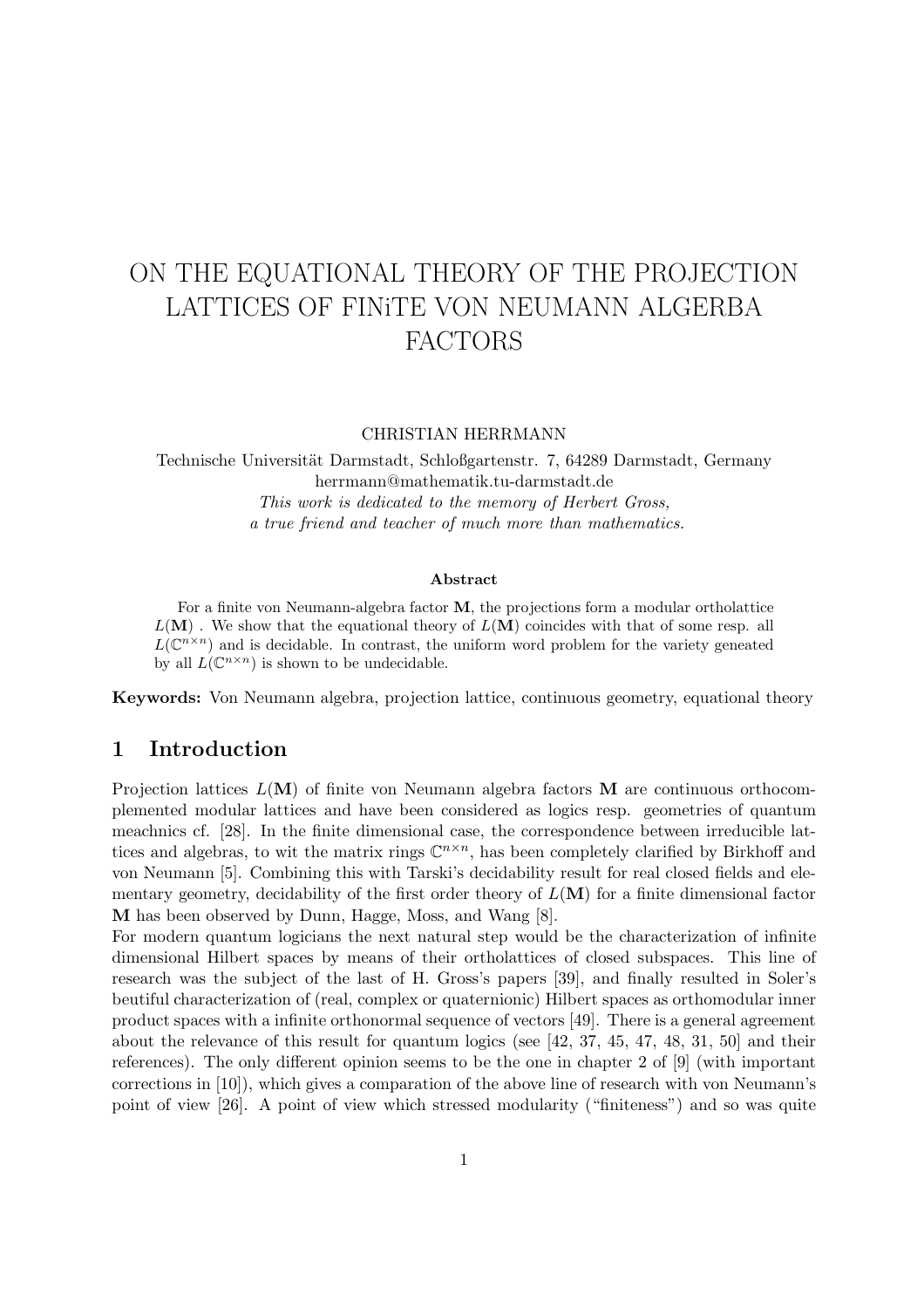different, despite the fact that the decisive homogeneity axiom has already a important role in von Neumann and the fact that a (physically meaninigful) Hilbert space embedding can be easily obtained for AC orthoalgebras whose finite dimensional intervals satisfy von Neumann's axioms except completeness. Von Neumann himself used metric completeness only after having reached a completable structure by means of the other axioms. No physical motivation of lattice completeness together with orthomodularity is known (i.e. no sufficiently general completion process for orthomodular structures is known to preserve orthomodularity), except the one that can be obtained by von Neumann's methods.

Von Neumann continued with the study of the infinite dimensional case, in the landmark series of papers on 'Rings of Operators' (jointly with Murray) [23], his lectures on 'Continuous Geometry' [25], and in the treatment of traces resp. transition probabilities in a ring resp. lattice-theoretic framework [27, 26].

The key to an algebraic treatment is the coordinatization of  $L(\mathbf{M})$  by a  $*$ -regular ring  $U(\mathbf{M})$ derived from  $M$  and having the same projections:  $L(M)$  is isomorphic to the lattice of principal right ideals of  $U(\mathbf{M})$  (cf. [9] for a thorough discussion of coordinatization theory). For finite factors this has been achieved in [23], more generally for finite AW<sup>\*</sup>-algebras and certain Baer-∗ -rings by Berberian in [2, 3]. Further extensions by Pyle, Hafner, Handelman (see references in [35, 51]) also identified  $U(M)$  with the maximal ring of quotients of M. Handelman, Ara and Menal, and coauthors (see [32, 33, 34, 38] and their references) studied finite Rickart  $C^*$ -algebras M: again,  $U(M)$  can be defined, coordinatizes the  $\aleph_0$ -continuous modular ortholattice  $L(M)$ and is the classical ring of quotients of M.

In the present note we show that the equational theory of  $L(\mathbf{M})$  coincides with that of  $L(\mathbb{C}^{n\times n})$ if  $L(\mathbf{M})$  is  $n+1$ - but not *n*-distributive for some *n*; and with that of all  $L(\mathbb{C}^{n\times n})$ ,  $n < \infty$ , otherwise - which applies to the type  $II_1$  factors. In the latter case, the equational theory is decidable, but the theory of quasi-identities is not.

The author is deeply obliged to Luca Giudici for manifold contributions, discusssions, and encouragement.

## 2 Modular Ortholattices: Equations and representations

An algebraic structure  $(L, \cdot, +', 0, 1)$  is an *ortholattice* if there is a partial order  $\leq$  on L such that, for all  $a, b \in L$ ,  $0 \le a \le 1$ ,  $a \cdot b = ab = \inf\{a, b\}$ ,  $a + b = \sup\{a, b\}$ ,  $a'' = a$ , and  $a \le b$  iff  $b' \le a'$ . It is a modular ortholattice (shortly: MOL) if, in addition,  $a \ge b$  implies  $a(b+c) = b+ac$ . One can define this class by a finite set of equations, easily ([4, 5]).

If  $V$  is a unitary space then the subspaces of finite dimensions together with their orthogonal complements form an MOL  $L_f(V)$  - a sublattice of the lattice  $L(V)$  of all subspaces. For V of finite dimension *n*, we have  $L(V) = L_f(V) \cong L(\mathbb{C}^n)$ .

A lattice is  $n$ -distributive if and only if it satsifies

$$
x\sum_{i=0}^{n} y_i = \sum_{i=0}^{n} x \sum_{j \neq i} y_j.
$$

**Lemma 1**  $L(\mathbb{C}^k)$  *n*-distributive if and only if  $k \leq n$ .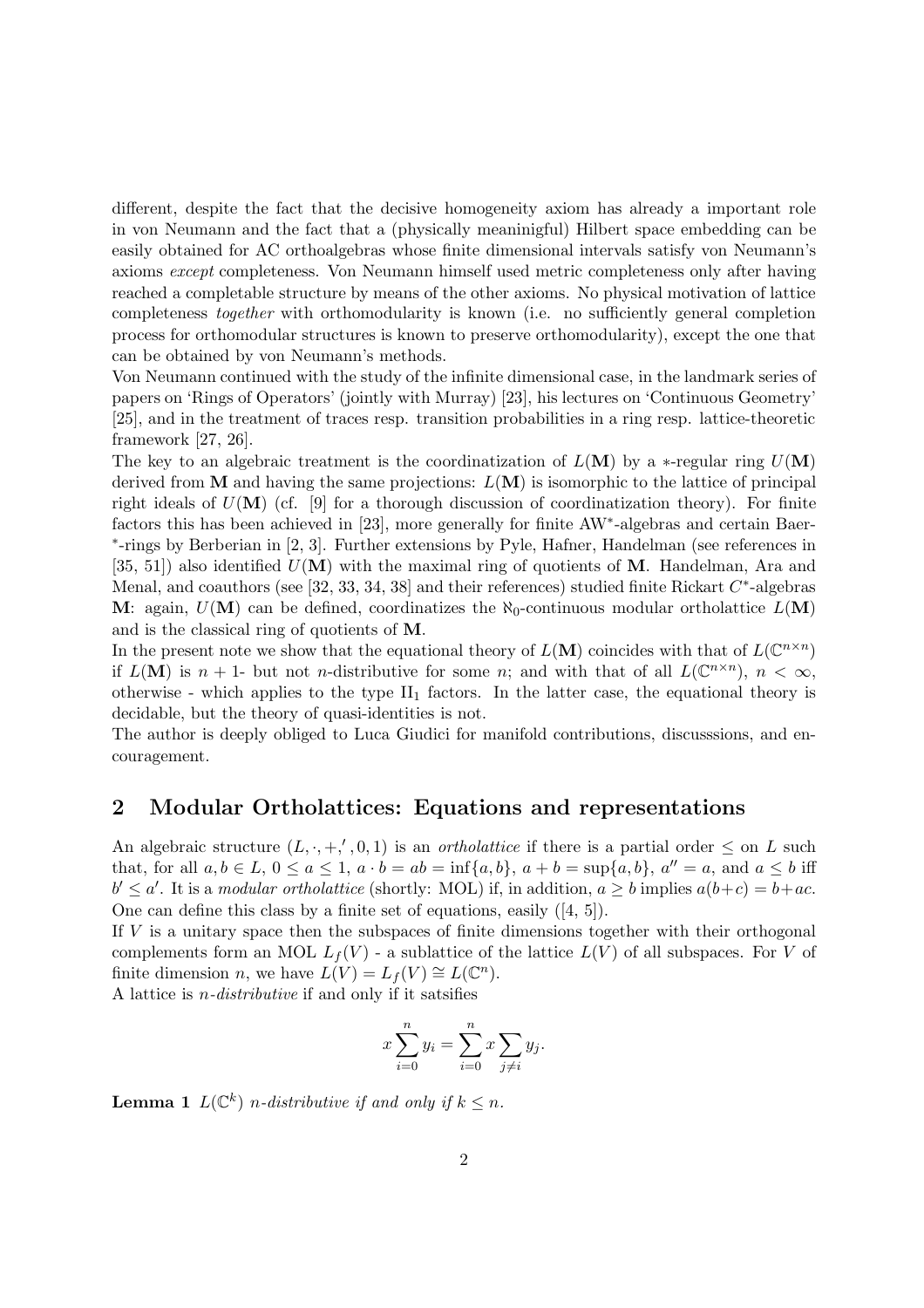*Proof.* Huhn [20, p. 304] cf. [14].  $\Box$ 

For a class  $\mathcal C$  of algebraic structures, e.g. ortholattices, let  $\mathsf V\mathcal C$  denote the smallest equationally definable class (variety) containing C cf. [6]. By Tarski's version of Birkhoff's Theorem,  $VC =$ HSPC where  $HC$ , SC, and PC denote the classes of all homomomorphic images, subalgebras, and direct products, resp., of members of  $C$ . Define

$$
\mathcal{N} = \mathsf{V}\{L(\mathbb{C}^k) \mid k < \infty\}.
$$

Clearly,  $L(\mathbb{C}^k) \in \mathsf{SHL}(\mathbb{C}^n)$  for  $k \leq n$ . Within the variety of MOLs, each ortholattice identity is equivalent to an identity  $t = 0$  (namely,  $a = b$  if and only if  $a(ab)' + b(ab)' = 0$ ). If L is an MOL and  $u \in L$  then the section  $[0, u]$  is naturally an MOL with orthocomplement  $x \mapsto x^u = x'u$ .

**Lemma 2** An ortholattice identity  $t = 0$  with m occurences of variables holds in a given atomic MOL L if any only if it holds in all sections  $[0, u]$  of L with dim  $u \leq m$ .

*Proof.* We show by induction on complexity: if  $g(z_1, \ldots, z_k)$  is a lattice term with each variable occuring exactly once and if  $p$  is an atom of  $L$  and  $b_i$  in  $L$  with

$$
p \le g(b_1, \ldots, b_k) \text{ in } L
$$

then there are  $p_1, \ldots, p_k$  in L which are atoms or 0 such that

(\*)  $p \le g(p_1, ..., p_k)$  and  $p_i \le b_i$  for  $i = 1, ..., k$ .

Indeed, if  $g = z_1$  let  $p_1 = p$ . If

$$
g(z_1, ..., z_k) = g_1(z_1, ..., z_l) \cdot g(z_{l+1}, ..., z_k)
$$

then

$$
p \leq g_1(b_1,\ldots b_l), \quad p \leq g_2(b_{l+1},\ldots,b_k)
$$

and we may choose the  $p_i$  for  $g_1$  and  $g_2$  by inductive hypothesis. Now, let

$$
g(z_1, \ldots, z_k) = g_1(z_1, \ldots, z_l) + g(z_{l+1}, \ldots, z_k)
$$

If  $g_2(b_{l+1},\ldots,b_k) = 0$  then  $p \leq g_1(b_1,\ldots,b_l)$  and we may choose the  $p_i \leq b_i$ ,  $i \leq l$  by induction and the  $p_i = 0$  for  $i > l$ . Similarly, if  $g_1(b_1, \ldots, b_l) = 0$ . Otherwise, there are atoms  $q_1, q_2$  such that  $(cf. [1])$ 

$$
q_1 \leq g_1(b_1,\ldots b_l), q_2 \leq g_2(b_{l+1},\ldots,b_k), p \leq q_1+q_2
$$

and, applying the inductive hypothesis, we may choose  $p_i \leq b_i$ , atoms or 0, such that

$$
q_1 \leq g_1(p_1,\ldots p_l), q_2 \leq g_2(p_{l+1},\ldots,p_k)
$$

whence

$$
p\leq g(p_1,\ldots,p_k).
$$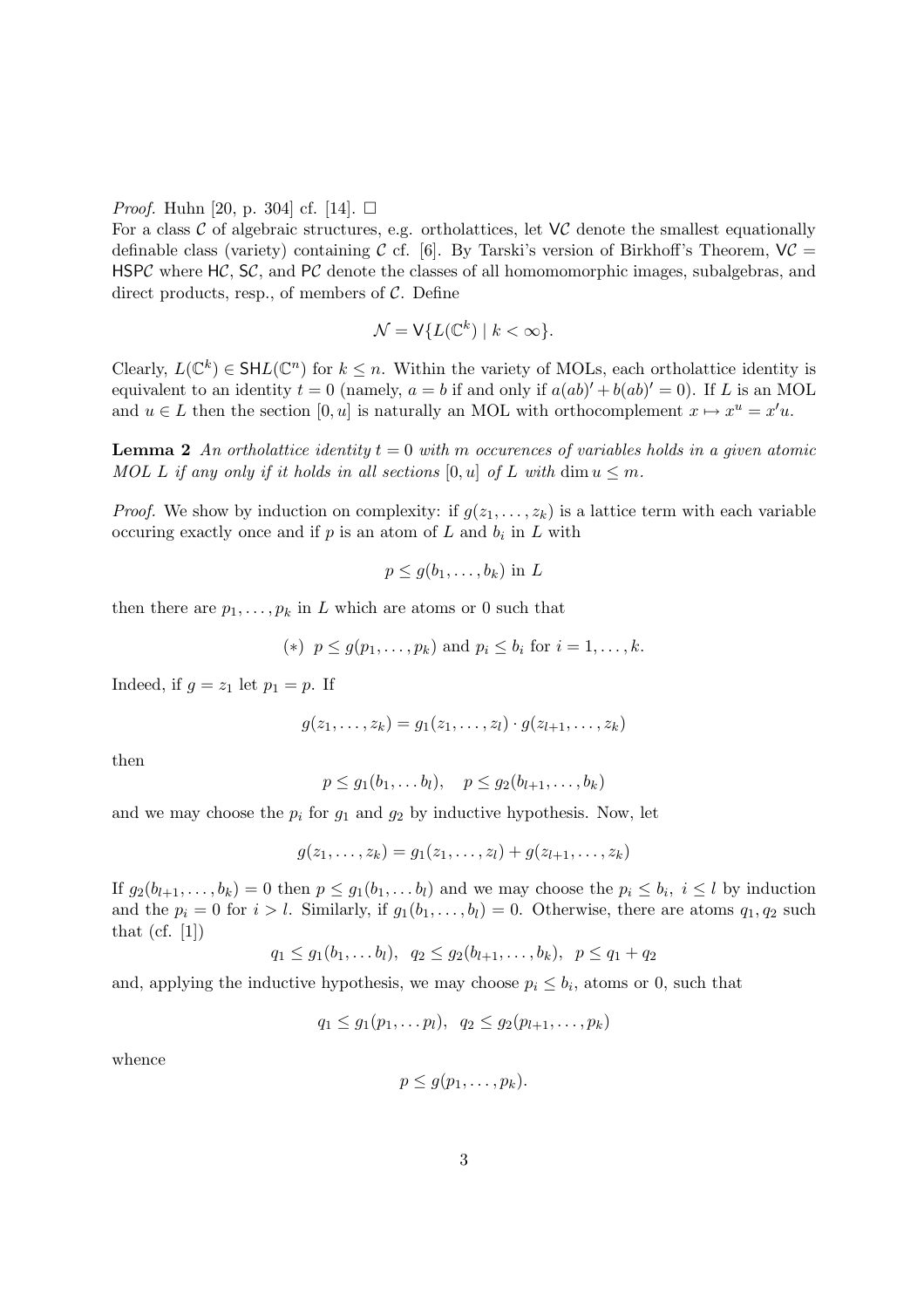Now, consider an identity  $t(x_1,\ldots,x_n) = 0$ . By de Morgan's laws, we may assume that t is in so called negation normal form, i.e. a lattice term

$$
f(x_1,\ldots,x_n,x'_1,\ldots,x'_n)
$$

Let  $g(z_1,\ldots,z_m)$  the lattice term obtained from f by replacing each positive (i.e.  $x_i$ ) and each negative (i.e.  $x'_i$ ) occurence of a variable by a new variable. Now, assume  $t(a_1, \ldots, a_n) > 0$  in L. Since  $L$  is atomic, there is an atom  $p$  with

$$
p \le f(a_1, \ldots, a_n, a'_1, \ldots, a'_n).
$$

Let  $b_j = a_i$  if  $z_j$  replaces a positive occurence of  $x_i$  and  $b_j = a'_i$  if  $z_j$  replaces a negative occurrence of  $x_i$ . Choose  $p_j \leq b_j$  according to (\*). Let  $c_i$  the join of all  $p_j$  where  $z_j$  replaces a positive occurence of  $x_i$  and  $d_i$  the join of all  $p_j$  where  $z_j$  replaces a negative occurence of  $x_i$ . Then  $c_i \leq a_i$  and  $d_i \leq a'_i \leq c'_i$ . Let

$$
u = \sum_{i=1}^{n} c_i + d_i.
$$

Then

$$
c_i \le u, \ d_i \le c_i^u \le u
$$

and for the MOL  $[0, u]$  it follows by monotonicity

$$
0 < p \le f(c_1, c_n, d_1, \dots, d_n) \le f(c_1, c_n, c'_1, \dots, c'_n) \le t(c_1, \dots, c_n)
$$

 $\Box$ 

A unitary representation of an MOL L is a 0-lattice embedding  $\varepsilon : L \to L(V)$  into the lattice of all subspaces of a unitary space such that

$$
\varepsilon(a') = \varepsilon(a)^{\perp}
$$
 for all  $a \in L$ .

This means that  $\varepsilon$  is an embedding of the ortholattice L into the orthostable lattice associated with the unitary space  $V$  in the sense of Herbert Gross [12].

Corollary 3  $L \in \mathcal{N}$  for any MOL admitting a unitary representation.

*Proof.* By [16, Prop.3.12] (cf. [17]) L embeds into an atomic MOL  $\hat{L}$  such that the sections  $[0, u]$ , dim  $u < \infty$  are subspace ortholattices of finite dimensional unitary spaces (namely, if L is represented in V then L consists of all closed subspces X such that  $\dim[X \cap \varepsilon a, X + \varepsilon a] < \infty$ for some  $a \in L$ ). By Lemma 2,  $\hat{L}$  whence also L belong to the variety  $\mathcal N$  generated by these.  $\Box$ 

**Corollary 4**  $\mathcal{N} = \mathsf{V}L_f(V)$  for any unitary space of infinite dimension.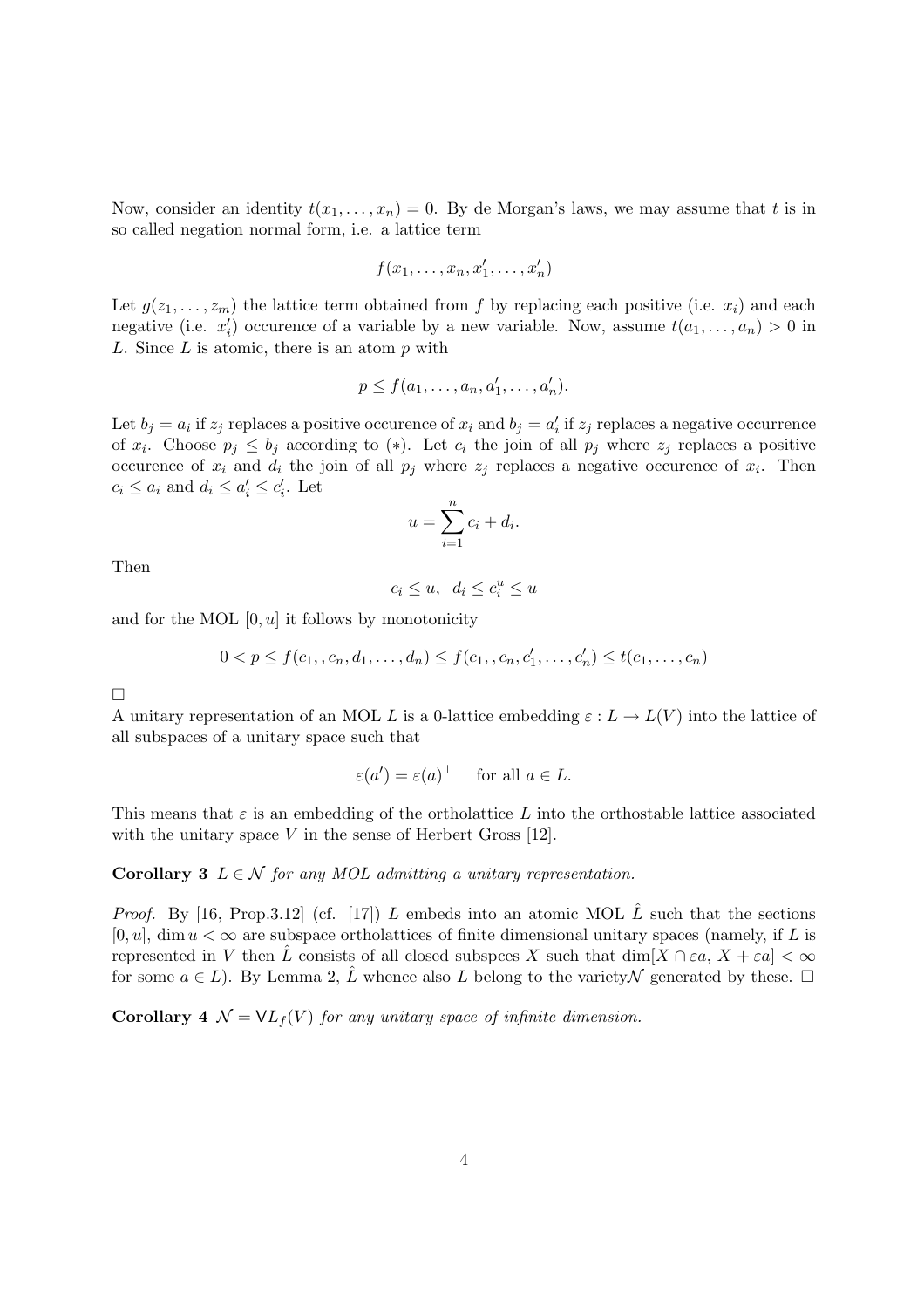#### 3 Regular rings with positive involution

An associative ring (with or without unit) R is (von Neumann) regular if for any  $a \in R$  there is a quasi-inverse  $x \in R$  such that  $axa = a$  cf. [25, 21, 11]. A  $\ast$ -ring, i.e. a ring with an involution <sup>∗</sup> as additional operation:

$$
(x+y)^* = x^* + y^*, \ (xy)^* = y^*x^*, \ x^{**} = x
$$

A  $\ast$ -ring is  $\ast$ -regular if it is regular and, moreover, *positive:*  $xx^* = 0$  only for  $x = 0$ . Equivalently, for any  $a \in R$  there is a (unique) projection e (i.e.  $e = e^* = e^2$ ) such that  $aR = eR$ . Particular examples are the rings  $\mathbb{C}^{n \times n}$  of all complex *n*-byn-matrices with  $r^*$  the adjoint matrix, i.e. the transpose of the conjugate.

The right ideals aR of a  $\ast$ -regular ring with unit form a modular ortholattice  $\mathbb{L}(R)$ , a sublattice of the lattice of all right ideals.  $\mathbb{L}(R)$  is isomorphic (via  $eR \mapsto e$ ) to the ortholattice  $L(R)$  of projections of R where  $e \leq f \Leftrightarrow e = ef$  and  $e' = 1 - e$ . Observe that

$$
L(\mathbb{C}^n) \cong \mathbb{L}(\mathbb{C}^{n \times n}) \cong L(\mathbb{C}^{n \times n})
$$

canonically, where a subspace  $X$  corresponds to the set of all matrices with columns in  $X$  cf. Prop.5, below.

**Proposition 5** (Giudici). Let M be a right module over a ring S and let R be a regular subring of the endomorphism ring  $\text{End}(M_S)$ . Then  $\mathbb{L}(R)$  embeds into the lattice  $L(M_S)$  of submodules *via*  $\varepsilon(\phi R) = \text{Im}\phi$ .

*Proof.* This is (1) in the proof of [9, Thm.4.2.1] in the thesis of Luca Giudici, cf. [18, Prop.9.1]. For simplicity of notation, we consider M an R-S-bimodule.  $\varepsilon$  is well defined and orderpreserving since  $s \in rR$  implies  $sM \subseteq rM$ . Also, if  $t = rx + sy$  then  $tv \in rM + sM$  for all  $v \in M$  so  $\varepsilon$  is join-preserving. Now recall (cf [30, Ch.II§4 (II)]) that for idempotent  $e, f$  one has  $eR \cap fR = (f - fg)R$  where g is an idempotent such that  $Rg = R(f - ef)$ . Let  $g = r(f - ef)$ and consider  $v \in eM \cap fM$ . Then  $v = ev = fv$  and  $v = fv - fr(v - v) = fv - fr(fv - efv)$  $fv - fr(f - ef)v = (f - fg)v$ . Thus,  $\varepsilon$  is also meet-preserving. Clearly,  $rM = 0$  if and only if  $r = 0$ . Since  $\mathbb{L}(R)$  is complemented, it follows that  $\varepsilon$  is an embedding.  $\Box$ 

**Corollary 6** If R and S are  $*$ -regular rings, R a  $*$ -subring of S then  $L(R)$  is a sub-ortholattice of  $L(S)$ .

*Proof.* R embeds into  $\text{End}S_S$  via  $r \mapsto \hat{r}$  where  $\hat{r}(x) = rx$  for  $x \in S$ . By Prop.5 qq this yields an embedding of  $\mathbb{L}(R)$  into  $\mathbb{L}(S)$  with  $eR \mapsto \text{Im}\hat{e} = eS$  for  $e \in L(R)$ . Since  $e' = 1 - e$  in both OLs, we have  $L(R)$  a sub-ortholattice of  $L(S)$ .  $\square$ 

Corollary 7 For any  $*$ -regular ring S,

 $V(L(S) = V{L(R) | R at most countable, regular *-subring of S}$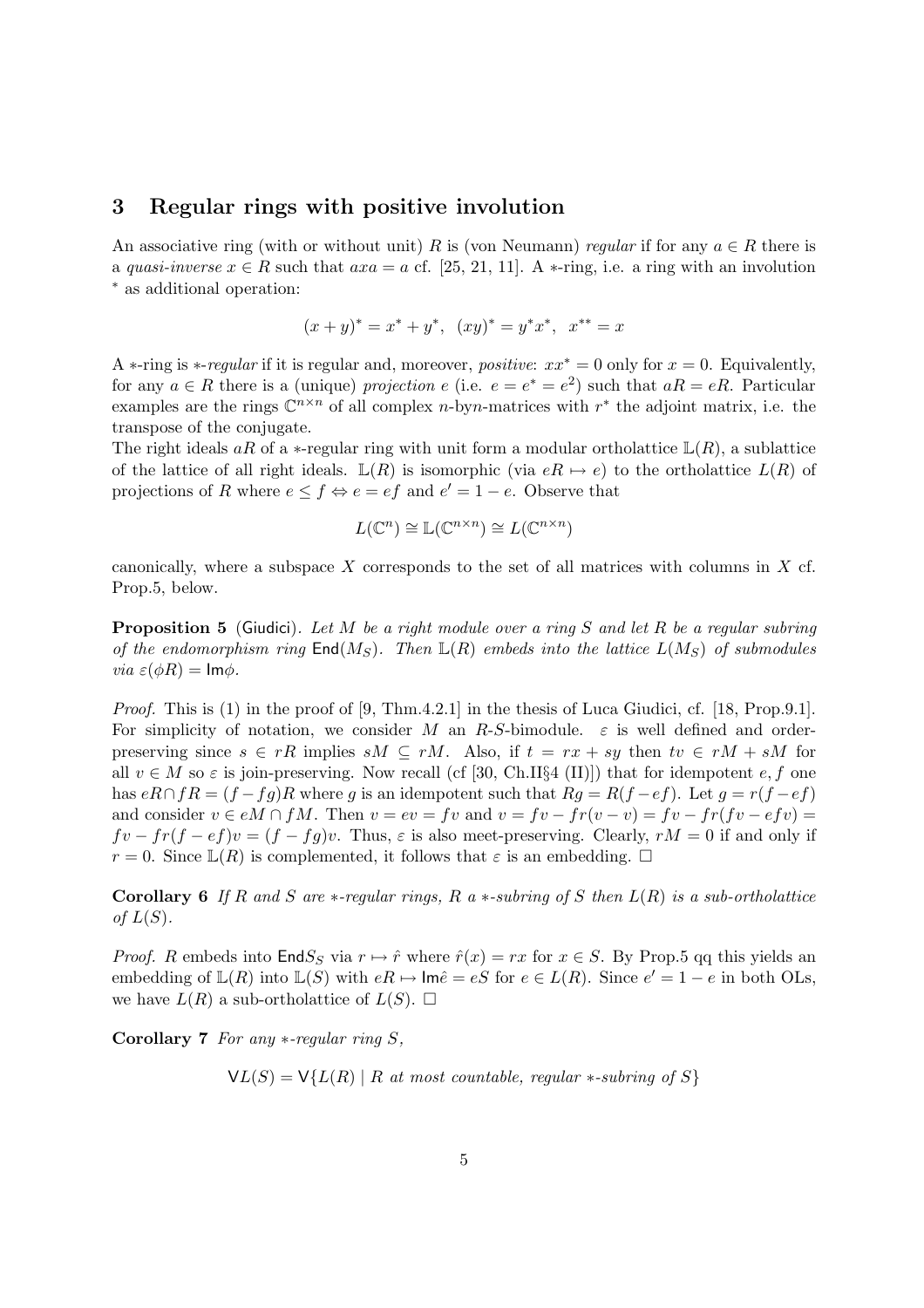*Proof.* ' $\supseteq$ ' follows from Cor.6. Conversely,  $L(S)$  belongs to the variety generated by its finitely generated sub-ortholattices L. Endow S with a unary operation q such that  $aq(a)a$  for all a in S. Now, for any such L there is an at most countable  $\ast$ -subring R of S containing L and also closed under the operation q. Observe that for  $e, f \in L(R)$  one has  $e \leq f$  if and only if  $ef = e$ , i.e.  $e \leq f$  in  $L(S)$ . Thus L is also a sublattice of  $L(R)$ : assume we have join  $e \vee f = g$  in L and  $h \in L(R)$  with  $h \ge e$ , f in  $L(R)$ . Then  $h \ge g$  in  $L(S)$  whence  $h \ge g$  which means  $e \vee f = g$  also in  $L(R)$ . Similarly for meets. Also, since L is closed under the orthocomplement  $e \mapsto 1 - e$  in  $L(S)$ , the same is true in  $L(R)$ . It follows, that L is a sub-ortholattice of  $L(R)$ .  $\square$ 

Let V be a unitary space. Denote by  $\phi^*$  the adjoint of  $\phi$  - if it exists. A unitary representation of a  $\ast$ -ring R is a ring embedding  $\iota: R \to \mathsf{End}(V)$  such that  $\iota(r^*) = \iota(r)^*$  for any  $r \in R$ .

**Corollary 8** If  $\iota : R \to \text{End}(V)$  is a unitary representation of the \*-regular ring R, then

$$
\varepsilon(eR) = \mathsf{Im}\iota(e) \quad e \in L(R)
$$

is a unitary representation of the MOL  $\mathbb{L}(R)$  in V.

Proof. The lattice embedding follows from Prop.5. Now, observe that

$$
\varepsilon(eR)^{\perp} = \text{Im}(\text{id} - \iota(e)) = \varepsilon((1 - e)R) = \varepsilon(eR)'
$$

since e and  $\iota(e)$  are selfadjoint idempotents.  $\Box$ 

#### 4 Finite von Neumann-algebras

A von Neumann algebra (cf. [19]) M is an unital involutive C-subalgebra of the algebra  $\mathcal{B}(H)$ of all bounded operators of a separable Hilbert space H with  $\mathbf{M} = \mathbf{M}''$  where  $\mathbf{A}' = \{ \phi \in \mathcal{B}(H) \mid \phi \in \mathcal{B}(H) \}$  $\phi\psi = \psi\phi \ \forall \phi \in \mathbf{A}$  is the commutant of **A**. M is finite if  $rr^* = 1$  implies  $r^*r = 1$ . For such, the projections of M, i.e. the  $e = e^2 = e^*$ , form a (continuous) modular ortholattice  $L(M)$ . Here, the order is given by  $e \leq f \Leftrightarrow e = ef$  and one has  $e' = 1 - e$ . A finite von Neumann-algebra is a factor if its center is  $\mathbb{C} \cdot 1$ . Particular examples of a finite factors are the algebras  $\mathbb{C}^{n \times n}$  of all complex  $n$ -by- $n$ -matrices.

**Theorem 9** Any finite von Neumann-algebra factor is either isomorphic to  $\mathbb{C}^{n \times n}$  for some  $n < \infty$  (type  $I_n$ ) or contain for any  $n < \infty$  a subalgebra isomorphic to  $\mathbb{C}^{n \times n}$  (type  $II_1$ ).

*Proof.* [23, 14.1] and [24, Thm. XIII].  $\Box$ 

For any operator  $\phi$  defined on some linear subspace of H, write  $\phi \eta \mathbf{M}$  if  $\psi \phi \psi^{-1} = \phi$  for all unitary  $\psi \in M'$  (cf [23, Def.4.2.1]). Let  $U(M)$  consist of all closed linear operators  $\phi \eta M$  having dense linear domain with operations given as as the closures of the algebraic operations, e.g.

$$
(\phi, \psi) \mapsto [\phi + \psi]
$$

where  $[\chi]$  denotes the closure of the linear operator  $\chi$ .

**Theorem 10** For every finite factor M,  $U(M)$  is a  $*$ -regular ring having M as  $*$ -subring and such that  $\phi^*$  is adjoint to  $\phi$ . Moreover, M and  $U(M)$  have the same projections.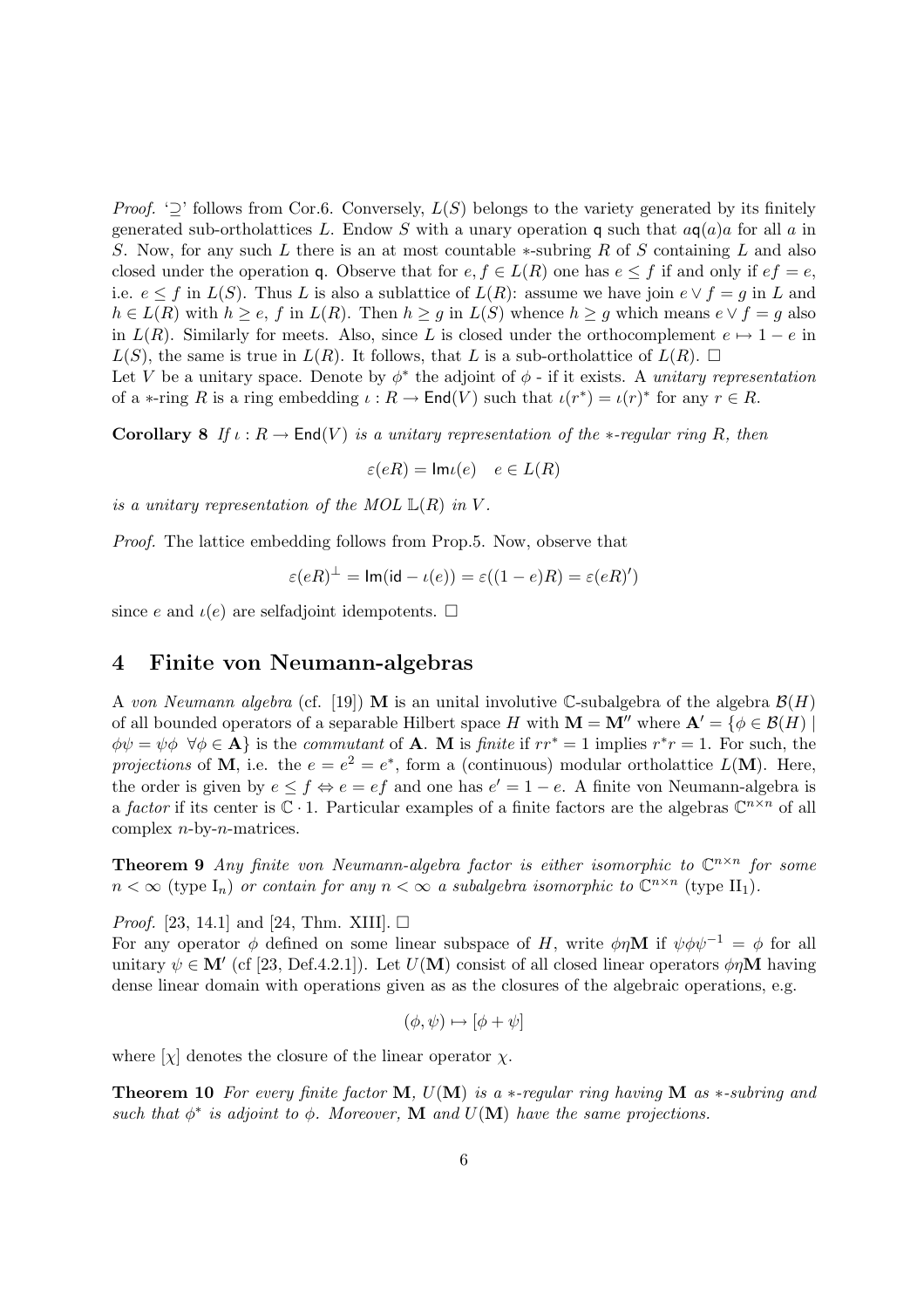*Proof.* This is trivial for type  $I_n$ . For  $II_1$  factors this is [23, Thm. XV] together with [25, Part II, Ch.II, App 2.(VI)] and [26, p.191] for \*-regularity. Now, consider  $\pi : D \to H$  in  $U(M)$  such that  $\pi = \pi^* = \pi^2$ . Then  $U = \mathsf{Im}\pi \subseteq D$  so  $\pi$  is a projection of D, i.e.  $D = U \oplus^{\perp} V$ . By density of D it follows  $U^{\perp\perp} \oplus^{\perp} V^{\perp\perp} = H$  and  $\pi$  extends to a projection  $\hat{\pi}$  of H onto  $U^{\perp\perp}$ . From  $\pi\eta\mathbf{M}$ it follows  $\hat{\pi}\eta\mathbf{M}$ , whence  $\hat{\pi} \in U(\mathbf{M})$  and  $\pi = \hat{\pi} \in \mathbf{M}$  by [23] Lemmas 16.4.2 and 4.2.1.  $\Box$ An important concept in the Murray-von-Neumann construction is that of an *essentially dense* linear subspace X of H (w.r.t.  $\mathbf{M}$ ). Here, we need only the following properties:

- 1. Essentially dense X is dense in  $H$  [23, Lemma 16.2.1].
- 2. The domains of members of  $U(M)$  are essentially dense [23, Lemma 16.4.3].
- 3. For any  $\phi \in U(\mathbf{M})$  and essentially dense X, the preimage  $\phi^{-1}(X)$  is essentially dense [23, Lemma 16.2.3].
- 4. Any finite or countable intersection of essentially dense  $X_n$  is essentially dense [23, Lemma 16.2.2].

**Theorem 11** Any countable  $*$ -subring of  $U(\mathbf{M})$  is representable.

*Proof.* Consider any countable  $*$ -subring R of  $U(M)$ . A representation of R is constructed from the given Hilbert space H. Let  $H_0$  be the intersection of all domains of operators  $\phi \in R$ . By (2),  $H_0$  is essentially dense. Define, recursively,  $H_{n+1}$  as the intersection of  $H_n$  and all preimages  $\phi^{-1}(H_n)$  where  $\phi \in R$ . By (3) and (4),  $H_{n+1}$  is essentially dense. By (4), the intersection  $H_{\omega} = \bigcap_{n<\omega} H_n$  is essentially dense and, by (1), dense in H. By construction,  $H_{\omega}$  is invariant under R.

Now, for  $\phi \in R$  define  $\varepsilon(\phi) = \phi|H_{\omega}$ . Then  $\varepsilon: R \to \text{End}_{\mathbb{C}}(H_{\omega})$  is a \*-ring homomorphism. Indeed, e.g.  $[\phi + \psi]|H_{\omega}$  is an extension of  $\phi|H_{\omega} + \psi|H_{\omega}$  and equality holds since both are maps with the same domain. Also  $\varepsilon(\phi^*)$  is the restriction of the adjoint  $\phi^*$  in H, whence the adjoint in  $H_{\omega}$ . If  $\varepsilon(\phi) = 0$ , then  $H_{\omega}$  is contained in the closed subspace ker  $\phi$  and it follows  $\phi = 0$  by density. Thus,  $\varepsilon$  is a representation.  $\square$ 

## 5 Equational theory of projection lattices

**Theorem 12** For any class M of finite von Neumann algebra factors, let  $V = V\{L(M) | M \in$  $\mathcal{M}$ .  $\mathcal{V} = \mathsf{VL}(\mathbb{C}^n)$  if and only if V satisfies the  $n+1$ -distributive law but not the n-distributive law.  $\mathcal{V} = \mathcal{N}$  if and only if  $\mathcal{V}$  satisfies no n-distributive law. In any case, the equational theory of  $V$  is decidable.

Proof. Let M be a finite von Neumann-algebra factor. In view of Thm.10 and Cor.7, we have to consider countable regular  $\ast$ -subrings R of  $U(M)$ . By Thm.11, each such R is representable. By Cor.8 and Cor.3 we have  $L(R) \in \mathcal{N}$  and it follows  $L(\mathbf{M}) \in \mathcal{N}$ .

By Lemma 1, Cor.6, and Thm.9,  $M$  contains factors of arbitrarily large finite dimensions or a type II<sub>1</sub> factor if and only if V is *n*-distributive for no *n*. In this case,  $V = N$ . Otherwise, there is a maximal n such that V is n-distributive, in particular all members of  $\mathcal M$  are of the form  $\mathbb{C}^{k\times k}$  with  $k \leq n$  and  $k = n$  occurs, so  $\mathcal{V} = \mathsf{V}L(\mathbb{C}^{n\times n})$ .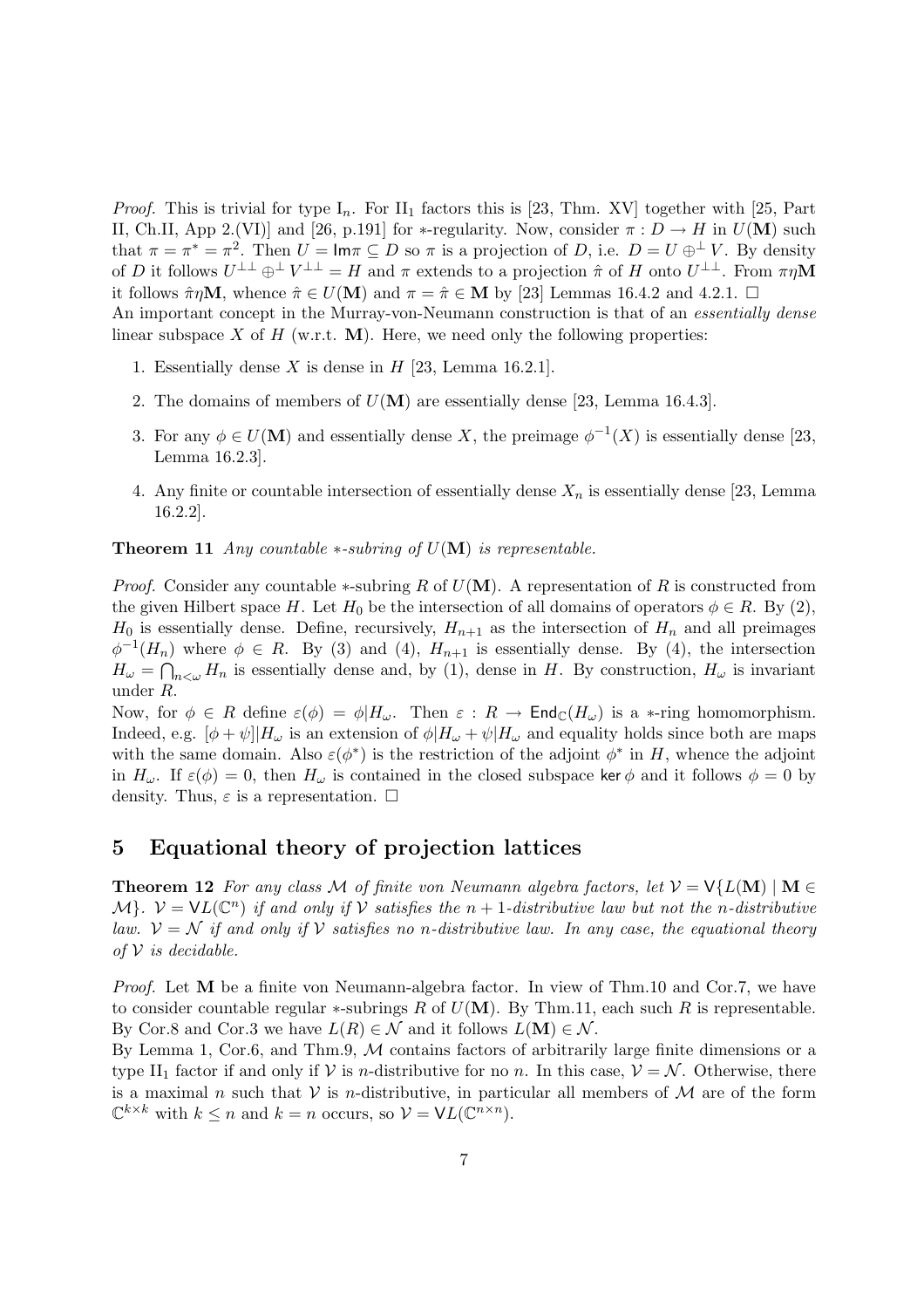Recall that  $\mathbb C$  whence  $\mathbb C^{n \times n}$  and  $L(\mathbb C^{n \times n})$  have a decidable first order theory - this is due to Tarski, actually, the method of quantifier elimination applies cf. [22]. This settles the case of  $V = \mathsf{VL}(\mathbb{C}^{n \times n})$ . To decide whether an identity  $t = 0$  holds in N, by Lemma 2 it suffices to decide validity in  $L(\mathbb{C}^{m \times m})$ , m the number of occurences of variables in t.  $\square$ 

### 6 Von Neumann frames

Let  $n \geq 3$  fixed. An *n-frame*, in the sense of von Neumann [25], in a lattice L is a list  $\overline{a}$ :  $a_i, a_{ij}, 1 \leq i, j \leq n, i \neq j$  of elements of L such that for any 3 distinct  $j, k, l$ 

$$
a_j \sum_{i \neq j} a_i = 0 = a_j a_{jk}, \sum_i a_i = 1
$$
  

$$
a_j + a_{jk} = a_j + a_k, \quad a_{jl} = a_{lj} = (a_j + a_l)(a_{jk} + a_{kl})
$$

If L can be embedded into the subgroup lattice of some abelian group A or if  $n \geq 4$  then

$$
R(L, \overline{a}) = \{ r \in L \mid ra_2 = 0, r + a_2 = a_1 + a_2 \}
$$

can be turned into a ring (a subring of  $\text{End}(a_0)$ ), the *coordinate ring* - see [25, 21, 9] for a systematic study, [18] for a short exposition. In particular, for each ring term  $t(\overline{x})$  there is a lattice polynomial  $\hat{t}(\overline{a}, \overline{x})$  such that  $\hat{t}(\overline{a}, \overline{r}) = t(\overline{r})$  for all substitutions  $\overline{r}$  in  $R(L, \overline{a})$ . This ring is regular if L is complemented. If  $R^{n \times n}$  is the  $n \times n$ -matrix ring of some regular ring R with unit and  $L = \mathbb{L}(R^{n \times n})$  with the canonical *n*-frame  $\overline{a}$  then  $R(L, \overline{a}) \cong R$  - here  $\overline{a}$  consists of the  $E_{ii}R^{n\times n}$  and  $(E_{ii}-E_{ij})R^{n\times n}$  where the  $E_{ij}$  form the canonical basis of the R-module  $R^{n\times n}$ .

## 7 Quasivarieties and word problems

A quasi-identity is an universally quantified implication the premise of which is a conjunction of identities and the conclusion an identity. A quasivariety is an axiomatic class closed under substructures and direct products. A solution of the *uniform word problem* for a quasivariety consists in a decision procedure for quasi-identities (i.e. a solution for all finite presentations). For a class C of algebraic structures let  $\text{Th}_{q}C$  denote the set of all quasi-identities valid in C. Let S  $(\mathcal{S}_{fin})$  denote the class of all (finite) semigroups, and  $\mathcal{S}_p$  the set of semigroups  $F_p^{n \times n}$  $(n \geq 1)$  where  $F_p$  is the prime field of characteristic p, prime or 0. Let M denote the class of all modular lattices,  $\mathcal{M}_p$  the set of lattices  $\mathbb{L}(F_p^n)$   $(n \geq 1)$ . For a class  $\mathcal C$  of structures denote by  $R_S\mathcal{C}$  and  $R_L\mathcal{C}$  the class of all semigroup resp. lattice reducts of structures in  $\mathcal{C}$ .

**Theorem 13** A quasivariety Q has unsolvable uniform word problem if  $S_p \subseteq \text{SR}_S \mathcal{Q} \subseteq \mathcal{S}$  or  $\mathcal{M}_p \subseteq \mathsf{SR}_L \mathcal{Q} \subseteq \mathcal{M}$  for some p.

*Proof.* Given a finite semigroup S, one may consider the semigroup ring  $F_p[S]$  as a  $F_p$ -vector space V and thus embed S into  $\textsf{End}_{F_p}(V) \cong F_p^{n \times n}$  where  $n = |S|$ . It follows  $\textsf{Th}_q\mathcal{S}_p \subseteq \textsf{Th}_q\mathcal{S}_{fin}$ for all p and equality for  $p > 0$ . Since  $\mathbb{Q}^{n \times n} \in \mathsf{SP}_u\{F_p^{n \times n} \mid p \text{ prime}\},$  one has

$$
\mathsf{Th}_q \mathcal{S}_p = \mathsf{Th}_q \mathcal{S}_{fin} \quad \text{ for all } p.
$$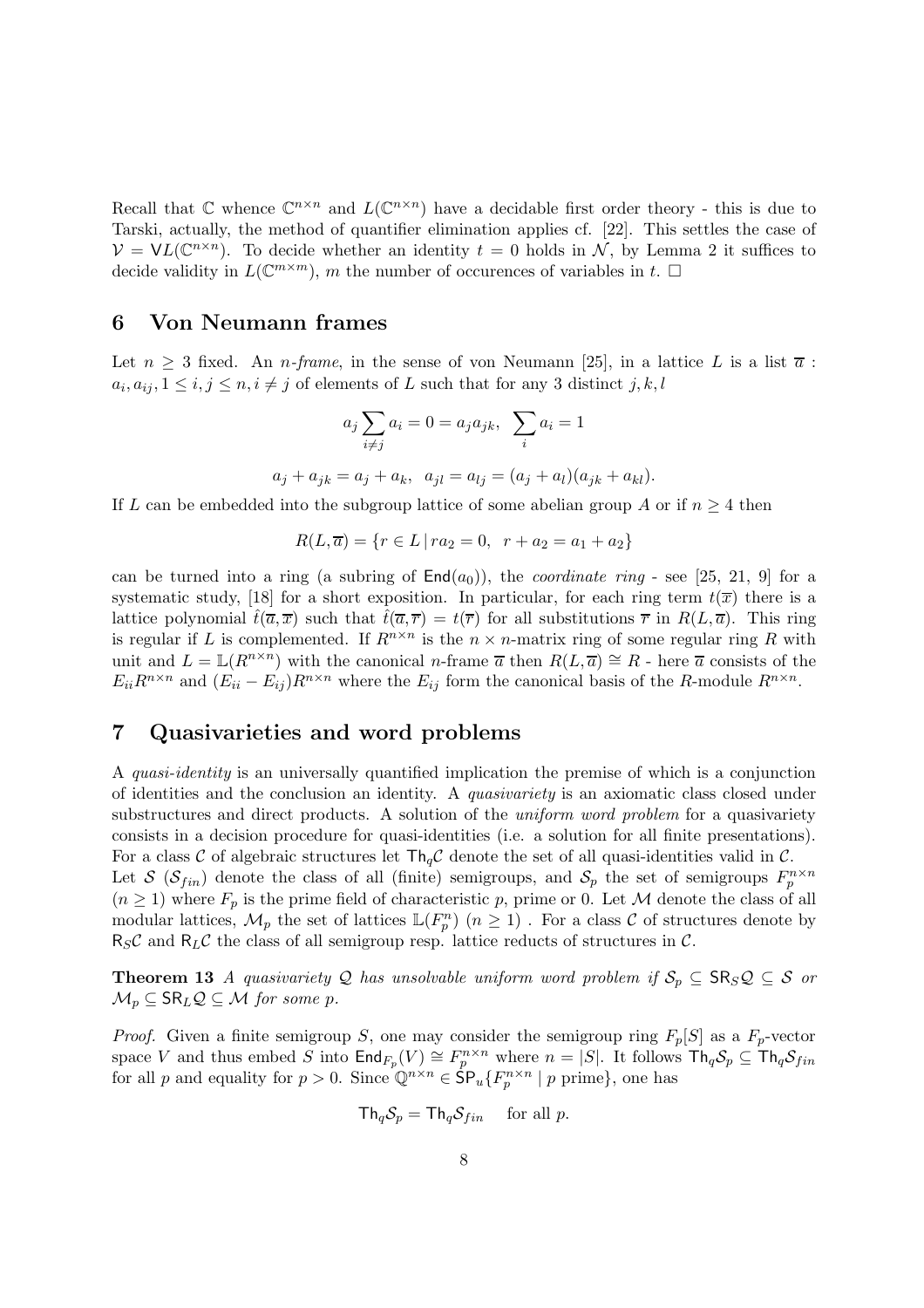The claim in the semigroup case follows from the result of Gurevich and Lewis [13] that there is no recursive  $\Gamma$  such that  $\mathsf{Th}_q\mathcal{S} \subseteq \Gamma \subseteq \mathsf{Th}_q\mathcal{S}_{fin}$ .

One may associate with each quasi-identity  $\phi$  as above in the semigroup language a quasi-identity  $\phi$  in the lattice language

$$
\forall \overline{a} \forall \overline{x} \; \alpha(\overline{a}) \land \bigwedge_{i} (x_i a_a = 0 \land x_i + a_2 = a_1 + a_2)
$$

$$
\land \bigwedge_{j} \hat{s}_j(\overline{a}, \overline{x}) = \hat{t}_j(\overline{a}, \overline{x}) \Rightarrow \hat{s}_j(\overline{a}, \overline{x}) = \hat{t}(\overline{a}, \overline{x})
$$

where  $\alpha(\overline{a})$  states that  $\overline{a}$  is a 4-frame. In particular, if  $\phi \in \text{Th}_qS$  then  $\hat{\phi} \in \text{Th}_q\mathcal{M}$  and if  $\hat{\phi}$  holds in  $\mathbb{L}(R^4)$ , substituting the canoncial 4-frame for  $\overline{a}$ , then  $\phi$  holds in R. Considering  $R = F_p^{n \times n}$  it follows  $\phi \in \text{Th}_{q}S_{n}$  if  $\hat{\phi} \in \mathcal{M}_{n}$ .

Now, given  $\text{Th}_q\mathcal{M} \subseteq \Delta \subseteq \text{Th}_q\mathcal{M}_p$  define  $\Gamma$  as the set of those quasi-identities  $\phi$  in semigroup language with  $\phi \in \Delta$ . Then

$$
\mathsf{Th}_q\mathcal{S} \subseteq \Gamma \subseteq \mathsf{Th}_q\mathcal{S}_p
$$

and if  $\Delta$  is recursive then so is Γ.  $\square$ 

Corollary 14 N has an undecidable uniform word problem. The quasivariety  $Q$  generated by all ortholattices  $\mathbb{L}(\mathbb{C}^{n\times n})$  ( $n < \omega$ ) has an undecidable uniform word problem and is not a variety.

*Proof.* The undecidability claim is immediate by Thm.13. By decidability of the  $\mathbb{L}(\mathbb{C}^{n\times n})$ , the complement of  $\text{Th}_q\mathcal{Q}$  within the set of quasi-identities is recursively enumerable. If  $\mathcal{Q}$  were a variety, then by Thm.12 it would coincide with  $\mathcal N$  and be recursively axiomatizable. Thus  $\mathsf{Th}_q\mathcal{Q}$ would be recursivley enumerable, too, and this would imply solvability of the uniform word problem.  $\Box$ 

For the class of all modular ortholattices a finite presentation with unsolvable word problem has been given by M.S. Roddy [29]

### 8 Further developments

The equational theory of  $L(\mathbb{C}^{n\times n})$  with a fixed frame of reference is bi-interpretable (using [5]) in the equational theory of the \*-field  $\mathbb C$  which in turn, fixing the imaginary unit, is bi-interpretable in the equational theory for R. So Ono's axiomatization [46] can be applied, giving a easy explicit axiomatization for the equational theory of  $L(\mathbb{C}^{n\times n})$  with a fixed frame, and also its non-finite axiomatizability (since there are fields whose failure of formally reality requires an arbitrarilly large number of sums of squares, see [43]). But then also the equational theory of  $L(\mathbb{C}^{n\times n})$ without a fixed frame cannot be finitely axiomatixable (since the defining axioms for a frame, and for the imaginary unit and the involution in  $\mathbb{C}$ , are finite in number).

Further extensions are easily obtained (see [10] and references therein for what follows, and more). For varieties generated by sets of projection ortholattices of (non factorial, non separable, real or complex) von Neumann algebras, or even JBW algebras (see [40]), one has essentially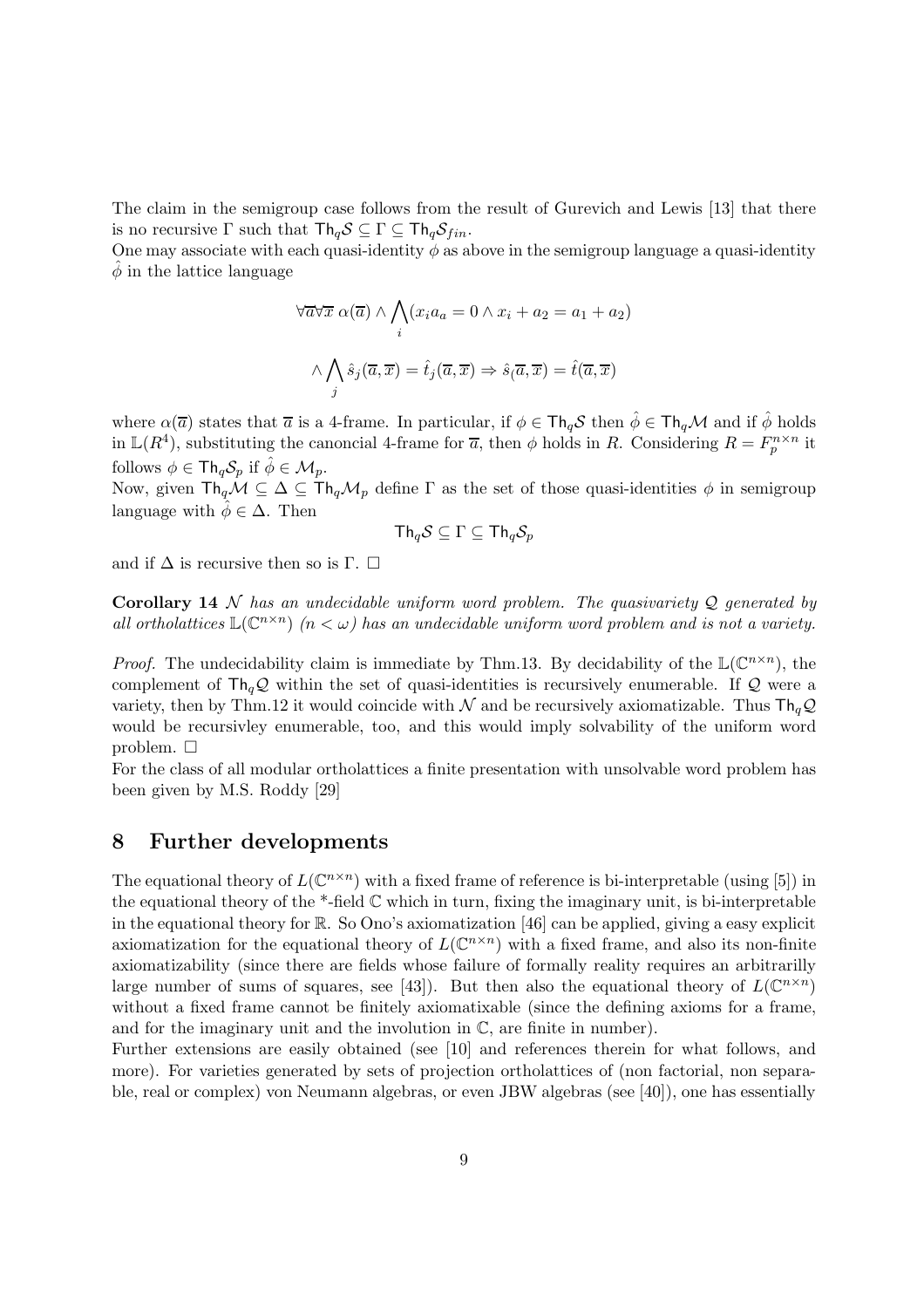the same theorem.<sup>1</sup> Note that in [26] von Neumann abandoned complex scalars (and elsewhere he even considered Jordan structures) in order to have a equivalence between suitable ortolattices (the propositional logic) and suitable "rings of operators"; infact the theorem has an equivalent in ring rather than lattice language. In the general classificaton theorem, one has four kinds of varieties: bounded (i.e. n-distributive) versus unbounded; orthoarguesian (i.e. all generators come from special Jordan algebras) versus exceptional. The bounded varieties are all modular and have decidable equational theory; a set S of JBW algebras generates a n-distributive variety iff each element of S has type  $I_n$  at most. The bounded varieties are no more a chain (as it happens for complex von Neumann algebras): the new generators are the projective orthogeometries over the real and quaterinon number systems, and the elliptic plane over the octonions (the exceptional factor, corresponding to the Albert algebra). There are exactly four unbounded varieties: the smallest is the modular orthoarguesian one, the largest is the non-modular non-orthoarguesian one; in between on has a non comparable pair (modular non-othoarguesian; non-modular orthoarguesian). The unbounded modular orthoarguesian variety is generated by any infinite set of non-isomorphic finite dimensional factors (except the exceptional one), or more generally by any set of finite algebras provided that either there is at least one nonzero type II component or there is no bound on the n of the nonzero  $I_n$  components. Adding the exceptional factor (or any finite algebra with nonzero exceptional component) gives the modular non-orthorguesian variety. All modular varieties have decidable equational theory. The two nonmodular varieties are generated by sets where at least one generator has a non-zero infinite component; one has the orthoarguesian variety iff all generators have zero exceptional component. Concerning decidability, one surely has decidability for the lattice equations (since the free lattice on three generators is a sublattice of the lattice of closed subspaces of any infinite dimensional Hilbert space)<sup>2</sup> But for ortholattice equations, their set is still quite misterious: see [44] and references therein. However, the lattice result is sufficient for an interesting corollary: the projection lattice  $L(\mathbf{M})$  of any orthoseparable (hence simple) type III factor  $\mathbf{M}$  generates the non-modular orthoarguesian variety (since it has the type  $I_{\infty}$  factor as subfactor), hence it is a fractal lattice (even fractal as ortholattice since all corners eMe are ∗-isomorphic to M by dimension theory) which generates the variety of all lattices. This answers a question of Czédli [36].

# References

[1] M.K. Bennett, Biatomic lattices, Algebra Universalis 24 (1987), 60–73

<sup>&</sup>lt;sup>1</sup>The theorem also extends to real or complex Rickart  $C^*$ -algebras, but a new proof for the decisive case of finite AW<sup>∗</sup> factors is needed.

 ${}^{2}G$ . Kalmbach (who previously proved the weaker theorem that "general" orthomodular lattices do not satisfy any special lattice equation) cites this result in In Discrete Math. 53, 125-135. She wrote (p. 129): "M. M. Denneau observed that the equational theory of the lattice  $C(H)$  of closed subspaces of an infinite dimensional Hilbert space  $H$  is decidable and is precisely the set of identities valid in the class of all lattices. Moreover the free lattice on countably many generators can be embedded in  $C(H)$ ." This result is possibly unpublished, but it should be contained in M. M. Denneau's Ph. D. thesis. Citing from http://www.math.uiuc.edu/GraduateProgram/phd defense.html "Denneau, Monty M. (Thesis Area: Logic) Thesis Title: On the Decidability of the Identities Valid in the Lattice of Closed Subspaces of an Infinite Dimensional Hilbert Space. Thesis Director: Takeuti, Gaisi. Final exam: 7/31/1978; Ph. D. 10/15/1978".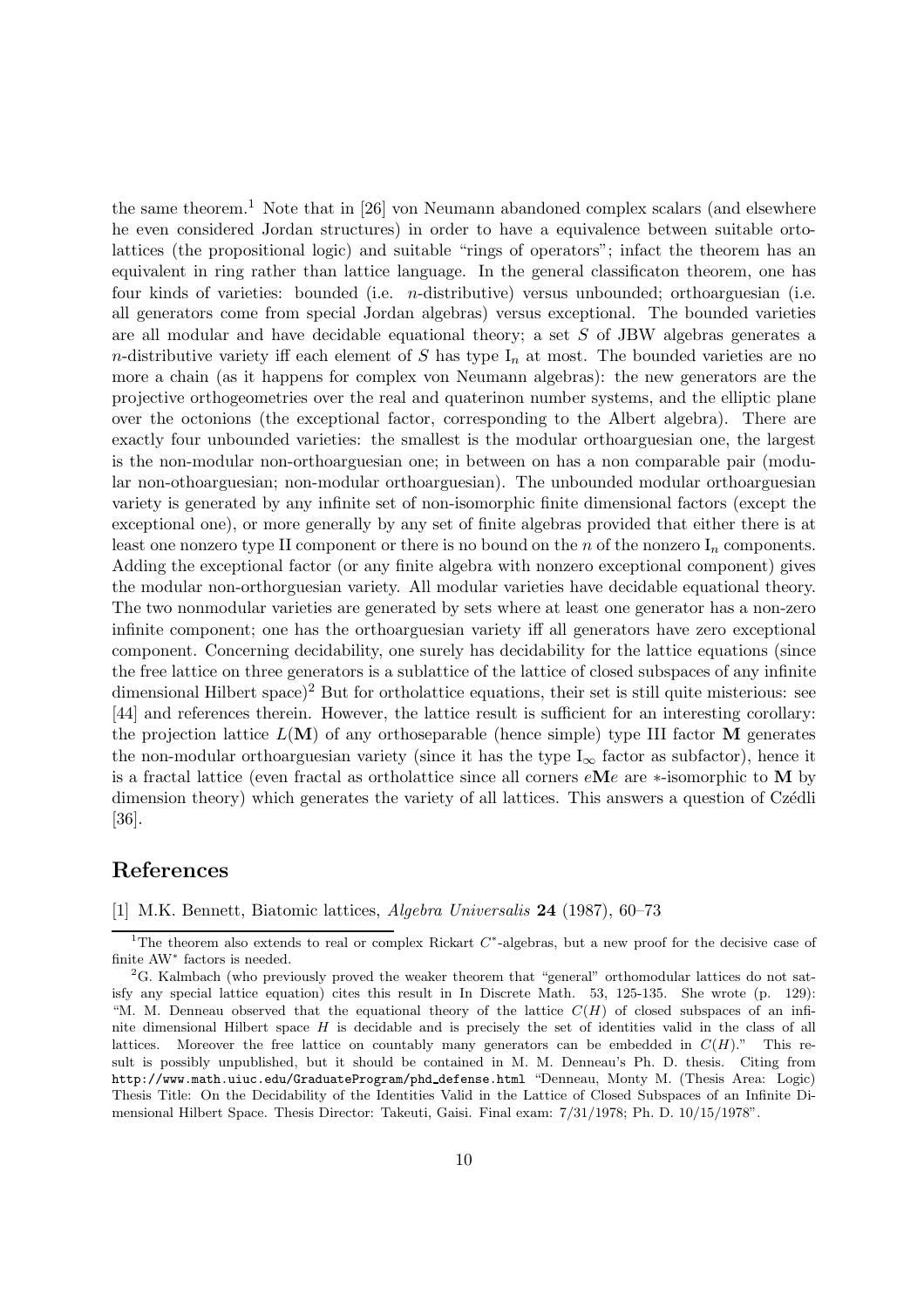- [2] S. K. Berberian, The regular ring of a finite AW<sup>\*</sup>-algebra, Ann. of Math. **65** (1957), 224-240
- [3] S. K. Berberian, The maximal ring of quotients of finite von Neumann algebra, Rocky Mountain J. Math. 12 (1982), 149–164
- [4] G. Birkhoff, *Lattice Theory*, 3rd ed. Providence 1967
- [5] G. Birkhoff and J. von Neumann, The logic of quantum mechanics, Ann. of Math. 37(1936), 823-843.
- [6] St. Burris and H.P. Sankappanavar, A Course in Universal Algebra, Berlin 1981, 2.nd ed.
- [7] P. Crawley and R.P. Dilworth, Algebraic Theory of Lattices, Englewood 1973
- [8] J.M. Dunn, T.J. Hagge, L.S. Moss, and Zh. Wang, Quantum logic as motivated by quantum computing, J. Symbolic Logic 70 (2005), 353–359
- [9] L. Giudici, Dintorni del Teorema di Coordinatizatione di von Neumann, Ph.D. thesis, Univ. di Milano, 1995, cf. http://www.nohay.net/mat/tesi.1995/tesi.ps.gz
- [10] L. Giudici, notes about von Neumann's continuous geometries with transition probability and quantum logic varieties, http://www.nohay.net/mat/still in development/ continuous geometries with a transition probability/
- [11] K.R. Goodearl, Von Neumann Regular Rings, Malabar 1991
- [12] H. Gross, Quadratic Forms in Infinite-dimensional Vector Spaces, Basel 1979
- [13] Yu. Gurevich and H.R. Lewis, The word problem for cancellation semigroups with zero, J, Symbolic Logic 49 (1984), 184–191
- [14] T.J. Hagge,  $QL(\mathbb{C}^n)$  determines n, J. Symbolic Logic 72 No.4 (2005), 1194-1196
- [15] D. Handelman, Coordinatization applied to finite Baer \*rings, Trans. Amer. Math. Soc 44 (1978), 1–34
- [16] C. Herrmann and M.S. Roddy, Proatomic modular ortholattices: Representation and equational theory, Note di matematica e fisica, (10) 1999, 55–88
- [17] C. Herrmann, Complemented modular lattices with involution and Orthogonal Geometry, Algebra Universalis 61 (2009)
- [18] C. Herrmann, Generators for complemented modular lattices and the von-Neumann-Jónsson Coordinatization Theorems, to appear in Algebra Universalis,
- [19] S. S. Holland, Current interest in orthomodular lattices, in Trends in Lattice Theory, J. C. Abbott (ed.), van Nostrand Reinhold Math. Stud. 31, Cincinatti 1970
- [20] A. P. Huhn, Schwach distributive Verbände I,  $Acta Sci. Math.$  33 (1972), 297–305
- [21] F. Maeda, Kontinuierliche Geometrien, Springer Grundlehren 45, Berlin 1958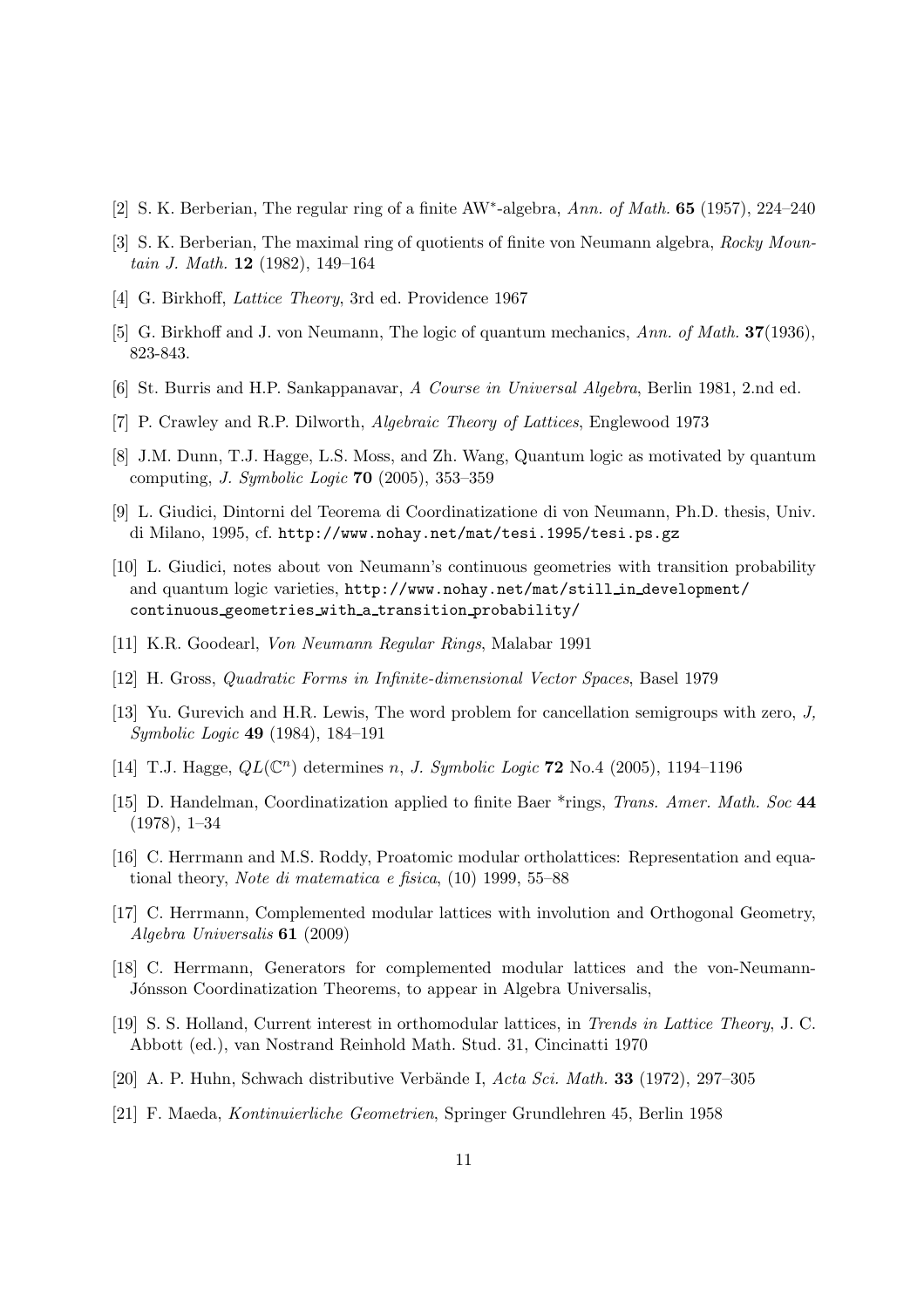- [22] D. Marker, Model Theory: An Introduction, Springer Graduate Texts 217, Berlin 2002
- [23] F.J. Murray and J. von Neumann, On rings of operators, Ann. Math. 37 (1936), 116–229
- [24] F.J. Murray and J. von Neumann, On rings of operators IV, Ann. Math. 44 (1943), 761–808
- [25] J. von Neumann, Continuous Geometry, Princeton 1960
- [26] J. von Neumann, Continuous Geometries with a Transition Probability, Memoirs AMS vol.34 no.252, Providence 1981
- [27] I. Kaplansky, von Neumann's characterization of factors of type  $II_1$  pp. 562-563 in Collected Works of John von Neumann, Pergamon Press, 1963.
- [28] M. Rédei, *Quantum Logic in Algebraic Approach*, Kluwer, Dordrecht1998
- [29] M.S. Roddy, On the word problem for orthocomplemented modular lattices, Can. J. Math. 61 (1989), 961-1004
- [30] L. A. Skornyakov, Complemented Modular Lattices and Regular Rings, Oliver & Boyd Edinburgh 1964.

#### Additional bibliography

- [31] D. Aerts and B. Van Steirteghem, Quantum axiomatics and a theorem of M. P. Solèr, International Journal of Theoretical Physics, 39 (2000) 497-502.
- [32] P. Ara and P. Menal, On regular rings with involution, Arch. Math., 42 (1984), 26-30.
- [33] P. Ara and D. Goldstein, A Solution of the Matrix Problem for Rickart C\*-Algebras Math. Nachr. 164 (1993), 259-270
- [34] P. Ara and D. Goldstein, Rickart C<sup>\*</sup>-algebras are  $\sigma$ -normal, Arch. Math. 65 (1995), 505-510
- [35] S. K. Berberian, Baer Rings and Baer \*-Rings, Austin 1988, http://www.ma.utexas.edu/ mp arc/c/03/03-181.pdf
- [36] G. Czédli, Some varieties and convexities generated by fractal lattices, Algebra Universalis, 60 (2009), 107-124.
- [37] A. Dvurečenskij A measure-theoretic characterization of inner product spaces, Tatra Mt. Math. Publ. 10 (1997), 273-280
- [38] D. Goldstein, Polar decomposition in Rickart C<sup>\*</sup>-algebras, Pub. Mat. 39 (1995), 5-21.
- [39] H. Gross, Hilbert lattices: New results and unsolved problems, Found. Phys. 20 (1990), 529-559.
- [40] H. Hanche-Olsen and E. Størmer, Jordan operator algebras Monographs and Studies in Mathematics, 21 Pitman Advanced Pub. Program, 1984.